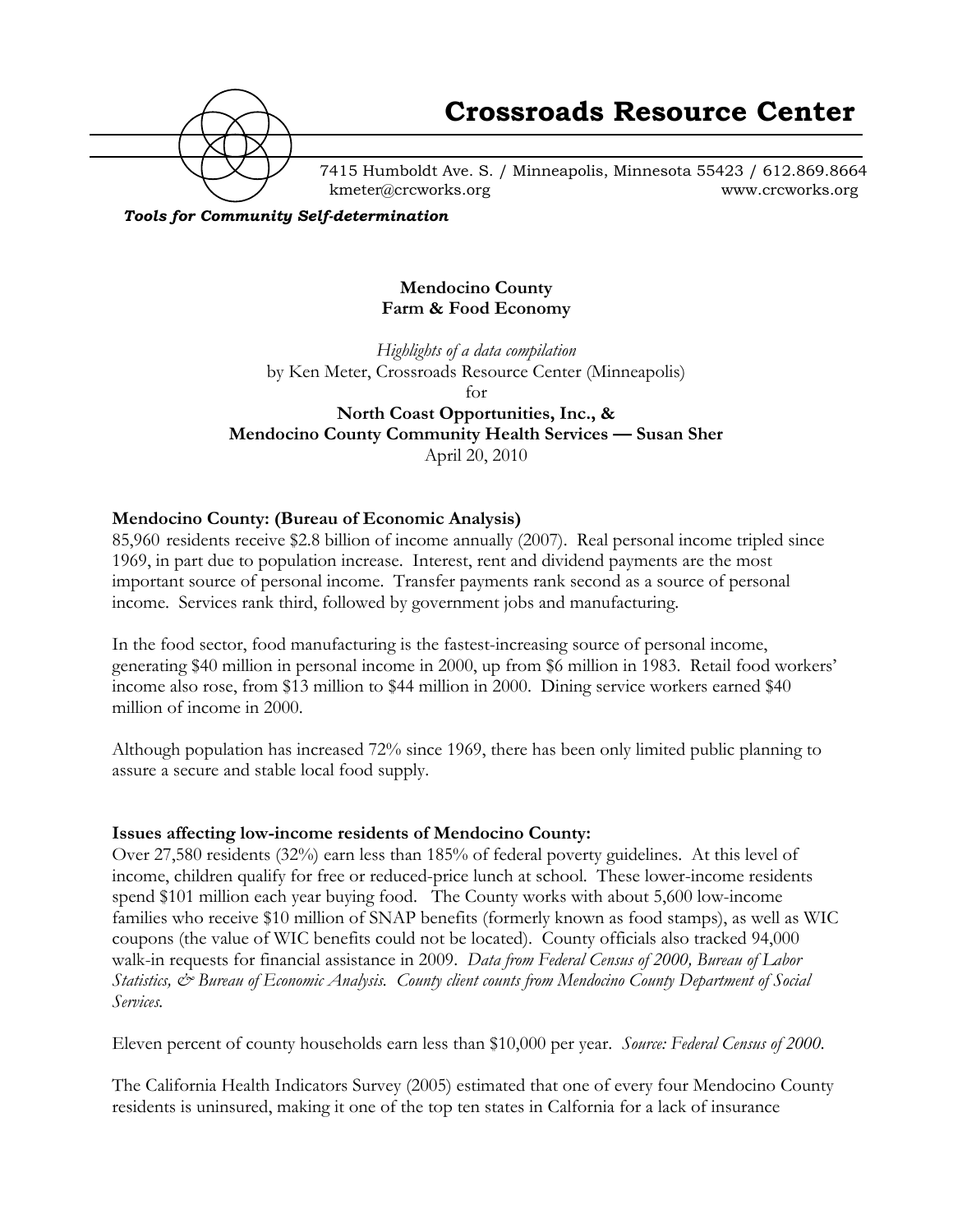coverage. This total included 18,000 adults and 3,000 children. It was further estimated that 44% of county residents who do have health coverage obtain it through an employer, lower than the California rate of 58%. An estimated 21% of County residents are covered under MediCal, higher than the state rate of 17%. *Source: California Health Indicators Survey (2005).*

Low-income residents reported that they frequently had difficulty obtaining access to medical care. 36% of those under the poverty level, and 24% of those living between 100% and 199% of the poverty level, reported they were unable to get needed health care during the year prior to the survey. Lack of transportation was given as common difficulty. *Source: California Health Indicators Survey (2005).*

*California Health Indicators Survey data is cited in the 2008 Mendocino County Community Health Status Report.*

# **Food-related health conditions:**

58% of Mendocino County residents reported in 2005 that they eat five or more servings of fruit or vegetables each day. This is higher than the California rate of 49%. This is a key indicator of health, since proper fruit and vegetable consumption has been connected to better health outcomes. *Sources: Centers for Disease Control, California Health Indicators Survey (2005).*

56% of County residents say they have moderate physical exercise on a regular basis. 19% say they have little or none. Another 25% report they get vigorous exercise. This is more exercise than average for the state as a whole. *Source: California Health Indicators Survey (2005).*

4% of Mendocino County residents have been diagnosed with diabetes, less than the California rate of 7%. *Sources: Centers for Disease Control, California Health Indicators Survey (2005).*

51% of California residents are overweight (27%) or obese (24%). Medical costs for treating these conditions in the state are estimated at \$7.7 billion per year. *Sources: Centers for Disease Control, California Health Indicators Survey (2005).*

# **The county's farms (Agricultural Census, 2007)**

*Agriculture Census data for 2007 were released February 4, 2009*

*Land:*

- 1,136 farms. This is a 4% decrease in farms since 2002.
- Mendocino County has 1.4% of California farms.
- 81 (7%) of these are  $1,000$  acres or more.
- 569 (50%) farms are less than 50 acres.
- The most prevalent farm size is 10-49 acres, with a total of 352 farms 31% of farms).
- Average farm size is 536 acres, 171% of California's average.
- The county has 608,674 acres of land in farms.
- This amounts to 2.4% of the state's farmland.
- County farms have 31,609 acres of harvested cropland, 5% of California farmland.
- 590 (52%) farms have a total of 27,120 acres of irrigated land.
- Average value of land and buildings per farm is \$2.8 million. This is 142% of the state average of \$2 million.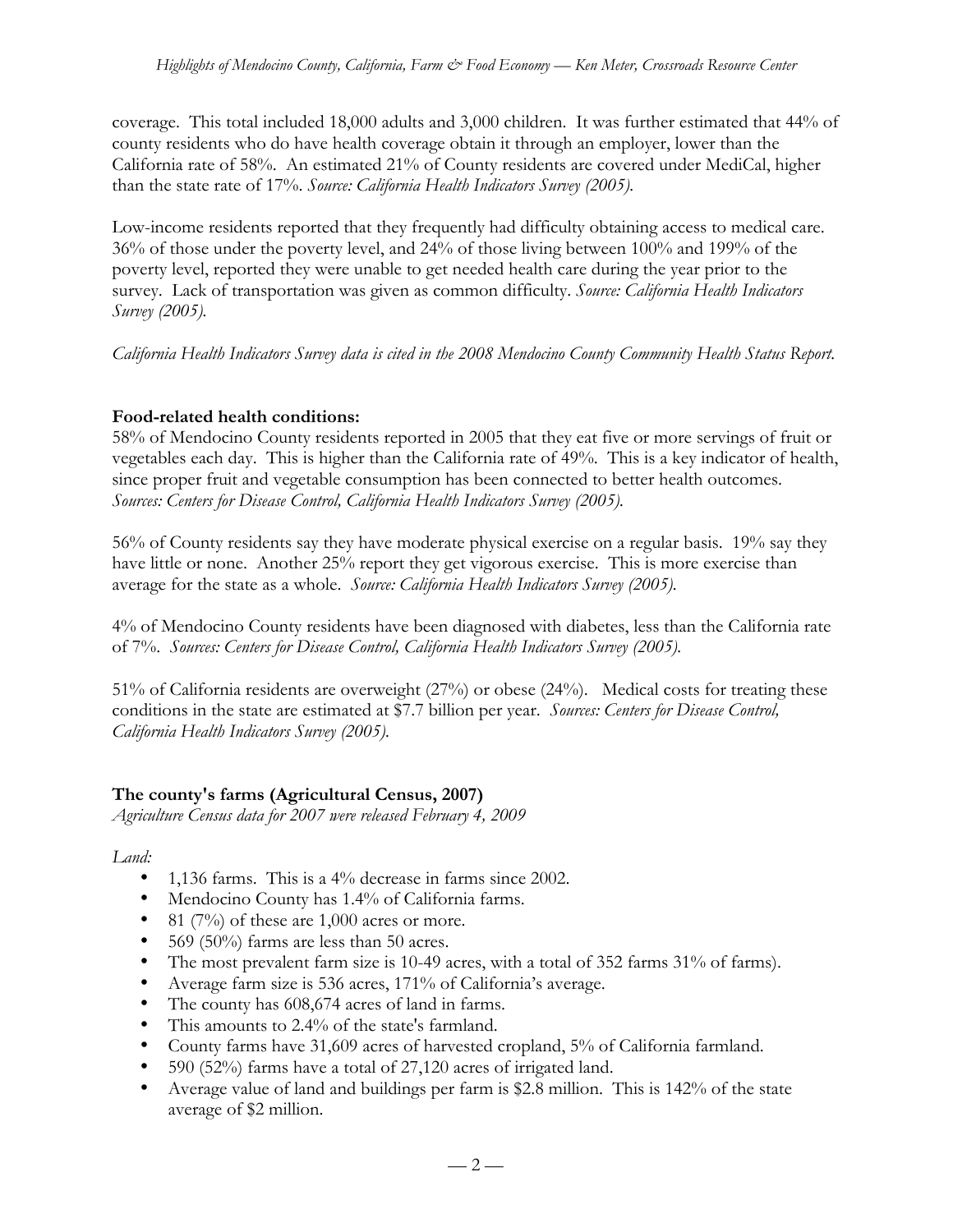*Sales (Note that there may be discrepancies between Ag Census data and Bureau of Economic Analysis data, below):*

- \$122 million of crops and livestock sold (2007), 0.4% of state ag sales.
- This is a 29% increase in sales over 2002 sales of \$95 million, though the number of acres farmed decreased 14%.
- \$106 million of crops were sold (87% of sales).
- \$16 million of livestock and products were sold (13% of sales).
- 595 (52%) of the county's farms sold less than \$10,000 of products in 2007. Their aggregate sales of \$1.6 million amounted to 1.3% of the county's farm product sales.
- 173 farms (15%) sold more than \$100,000 of products, an aggregate total of \$109 million, 89% of county farm product sales.
- Total farm production expenses were \$127 million, for a increase of \$38 million (42%) in production costs since 2002.
- The four largest expense items involved in costs of farm production were hired farm labor, at \$36 million; depreciation at \$21 million; and contract farm labor and interest expenses, each at \$13 million. Supplies, repair and maintenance costs totaled \$10 million. Property tax payments totaled \$8 million. Fuel and oil costs totaled \$6 million, and animal feed costs totaled \$5.6 million. Fertilizer, lime, and soil conditioner costs totaled \$3.8 million, as did chemical costs.
- 85 (7%) farms received \$719,000 of federal subsidies in 2007, 44% more than in 2002. *[Note that Agriculture Census data differ from Bureau of Economic Analysis data; see below.]*
- 63% (712) of county's farms reported net losses in 2007 even after subsidies are taken into account. This is greater than the California average of 57% (45 ,938 of 81,033), and 9% fewer farms than the county total of 781 farms reporting net losses in 2002.

# **Commodity Sales in 2007 [Mendocino County Department of Agriculture]**

|                                     | \$ millions |
|-------------------------------------|-------------|
| Fruits & Nuts                       | 95.6        |
| Livestock production                | 7.7         |
| Products from livestock and poultry | 8.6         |
| Nursery and ornamentals             | 3.6         |
| Vegetables                          | 1.1         |
| Field crops                         | 11.4        |
| Total                               | 128.0       |

*Note: The County also lists \$75 million in sales of forest products. Note there are small discrepancies between the county data, and the Census of Agriculture and Bureau of Economic Analysis data, below.*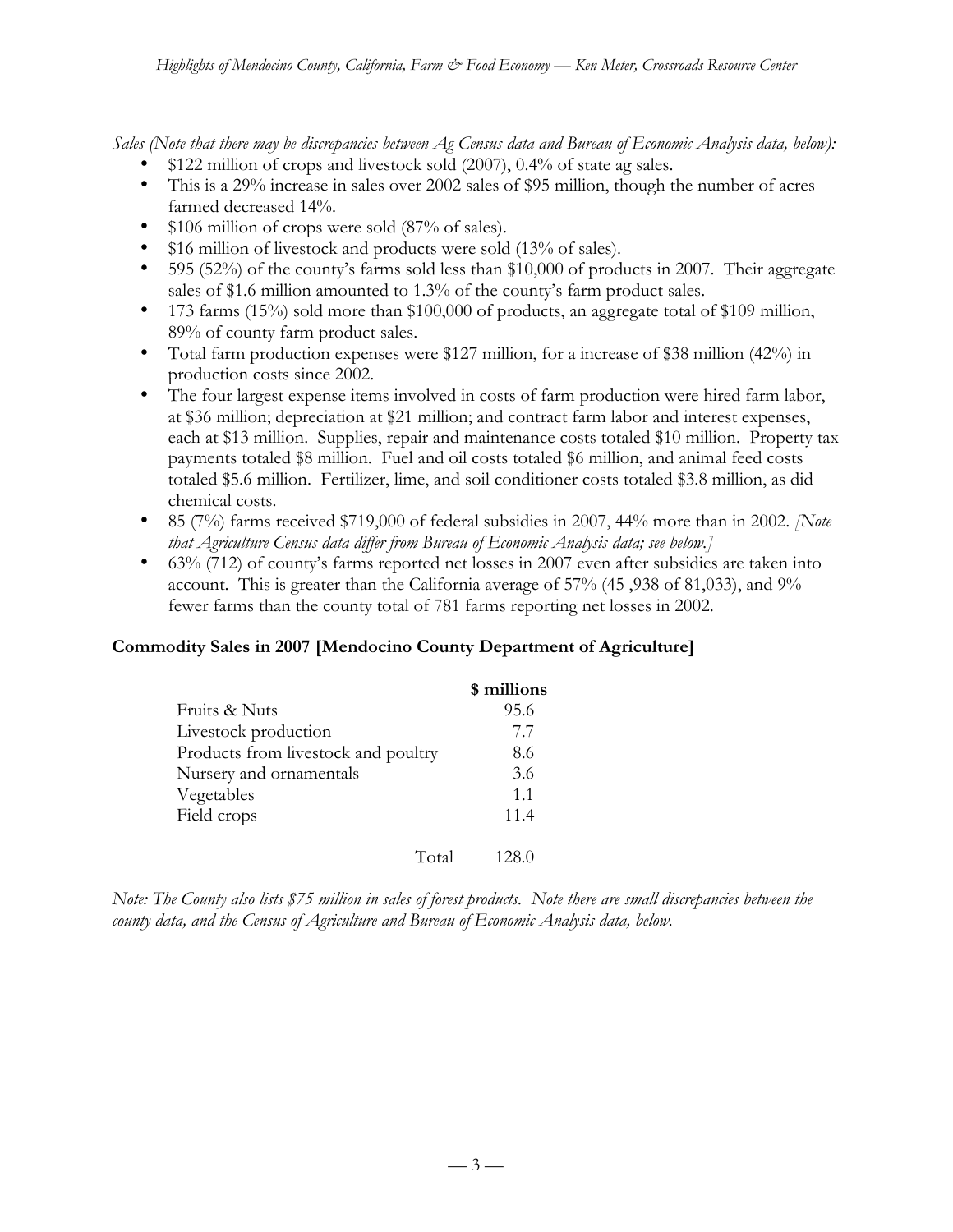## **Mendocino "Million-Dollar" commodities [Mendocino County Department of Agriculture, 2007]**

| Wine Grapes           | \$75,348,300 |
|-----------------------|--------------|
| Timber                | 74,594,400   |
| <b>Bartlett Pears</b> | 14,049,800   |
| Cattle & calves       | 6,342,600    |
| Milk                  | 6,202,700    |
| Nursery               | 3,583,500    |
| Bosc pears            | 1,468,000    |
| Apples                | 1,420,200    |
| Red Pears             | 1,409,400    |

## **[U.S. Census of Agriculture, 2007 — continued]**

#### *Fruits & Nuts:*

- The county has 502 fruit and nut farms with 20,188 acres of orchards.
- These farms sold \$98 million of fruits and nuts, \$20 million more than in 2002, when 460 farms sold fruit and nuts. Mendocino County has 0.9% of California's fruit sales.

#### **Mendocino County Department of Agriculture 2007 — key fruit varieties**

|                 | \$ millions |
|-----------------|-------------|
| Grapes for wine | 75.3        |
| Pears           | 16.9        |
| Apples          | 1.4         |
| Others          | 2.0         |

*Note: "Other" fruits includes berries, cherries, chestnuts, olives, peaches, persimmons, pistachios, and walnuts.*

# **Mendocino County Department of Agriculture 2006 — grape production values**

Total value of 2007 crop: \$75 million. Total value in 2006: \$87 million.

| (\$ millions) |
|---------------|
| 19.2          |
| 14.0          |
| 11.9          |
| 8.2           |
| 6.5           |
| 4.4           |
| 3.8           |
| 2.8           |
| 1.1           |
| 1.0           |
|               |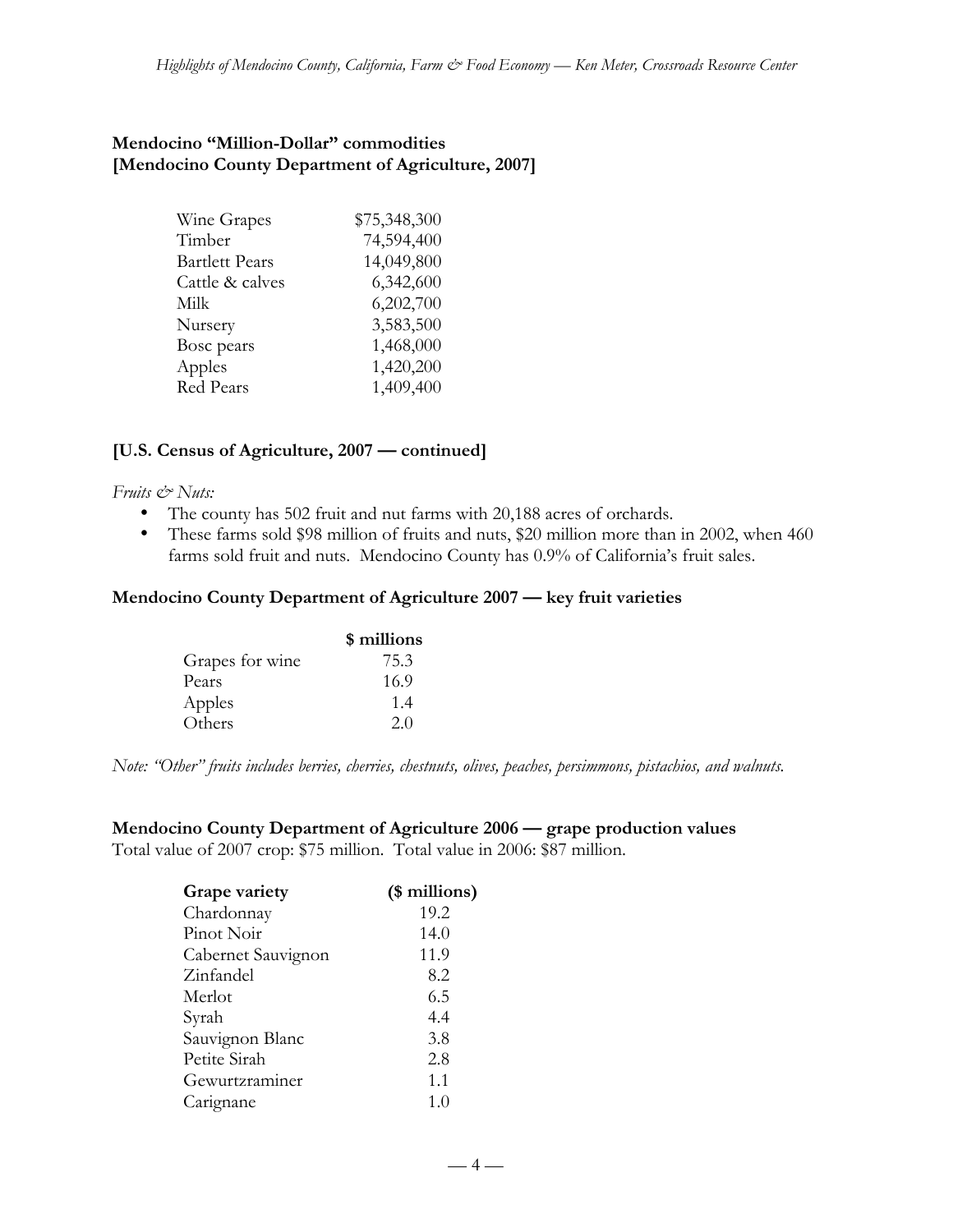#### **Mendocino County Department of Agriculture 2007 — key pear varieties & sales**

|             | \$ millions |
|-------------|-------------|
| Bartlett    | 14.0        |
| <b>Bosc</b> | 1.4         |
| Red         | 1.4         |
| Others      | (12)        |

*Note: Of Bartlett pears, \$9.6 million were sold for fresh consumption; \$4.2 million for canning.*

# **[U.S. Census of Agriculture, 2007 — continued]**

#### *Cattle & Dairy:*

- 305 farms hold an inventory of 19,299 cattle and calves.
- 8,881 cattle were sold from 202 farms in 2007.
- 11 farms were reported as selling milk or dairy products, up from 9 in 2002.
- Milk and dairy sales totaled \$9.6 million.
- 152 farms produced 28,650 dry tons of forage crops (hay, etc.) on 10,548 acres of cropland.

#### *Other livestock*  $\mathcal{O}^*$  animal products:

- 24 farms sold 747 hogs and pigs for a total of \$83,000. This is a decrease of 14 farms  $(37%)$ , and a decrease of \$59,000 (42%) in sales, over the past five years.
- 28 farms hold an inventory of 343 hogs and pigs.
- 51 farms sold a total of \$256,000 of horses.
- 113 farms raise laying hens; the inventory of layers is 1,973.
- 106 farms sold \$202,000 of poultry and products in 2007. In 2002, 50 farms sold \$156,000 of poultry or poultry products.
- 120 farms held an inventory of 7,177 sheep, lambs, and goats; selling \$506,000 worth. While the number of farms (166 in 2002) selling these small livestock fell by 28%, sales (\$598,000 in 2002) decreased 15%.

## *Nursery, Landscape and Ornamental Crops:*

- 78 farms sold \$5.9 million of ornamental and nursery crops. This was \$300,000 more than was sold by 105 county farms in 2002.
- 7 county farms sold Christmas trees, down from 16 farms in 2002.

## *Vegetables & Melons:*

- Vegetable and potato sales from farms in Mendocino County totaled \$1 million in 2007. In 2002, county vegetable sales totaled \$867,000.
- 59 farms produced these vegetables on 255 acres of land; there were 57 vegetable farms in 2002.
- 7 farms raise 3 acres of potatoes.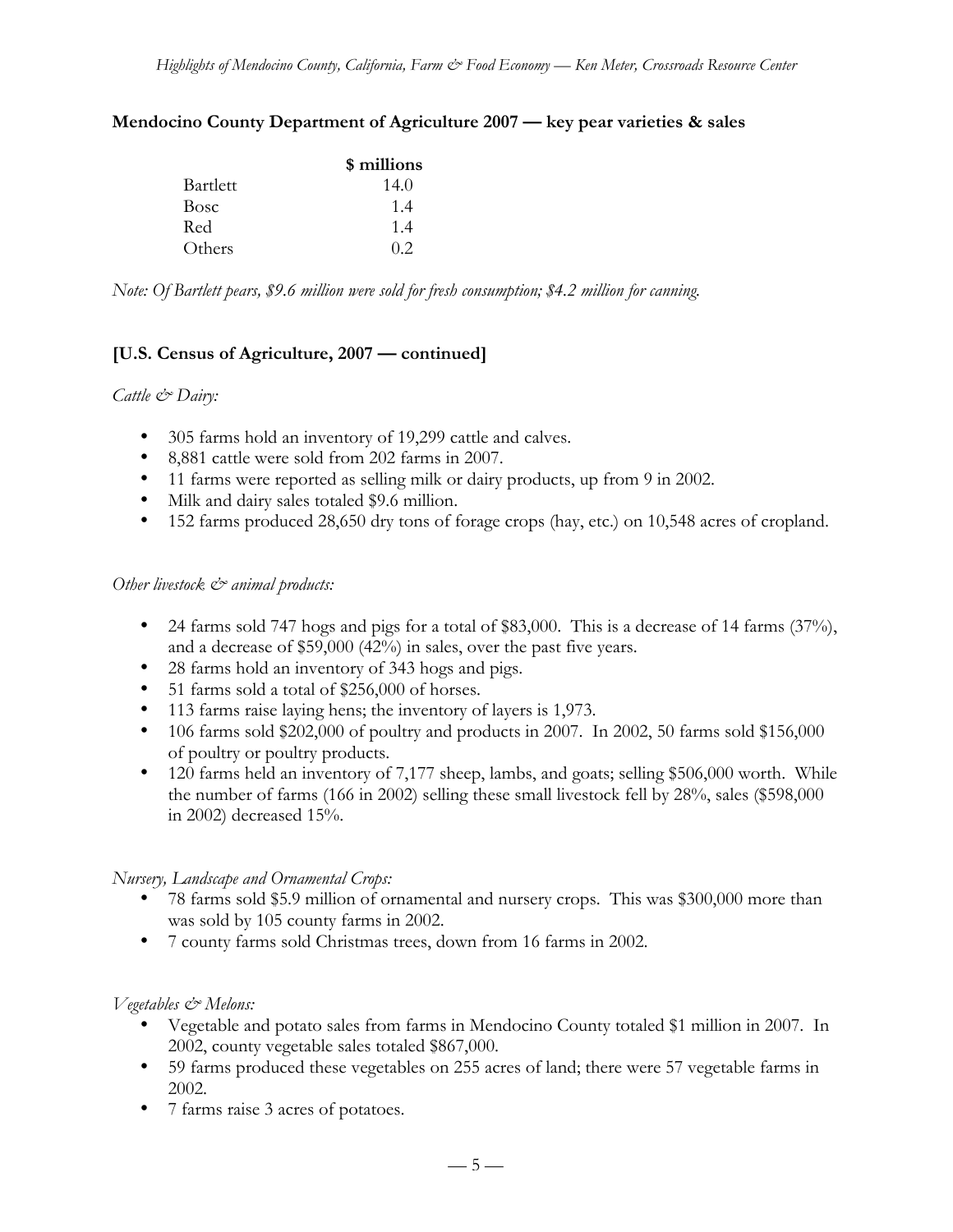*Direct*  $\mathcal{O}$  organic sales:

- 138 farms sell \$1.2 million of food directly to consumers. This is a 9% decrease in the number of farms selling direct (152 in 2002), and a 100% increase in direct sales, over \$600,000 in 2002. Direct sales account for 1% of county farm sales, more than double the national average of 0.4%.
- County farmers make up 2% of the farms selling direct, and account for 0.7% of California's direct sales (\$163 million of direct sales in California in 2007, and \$114 million in 2002).
- 145 county farms sold \$6.7 million of organic foods from 12,735 acres.
- This is 4.5% of California farms selling organic, and 1% of state sales.
- 25 farms market through community supported agriculture (CSA).
- 73 farms produce added-value products on the farm.

# **Organic Agriculture [Mendocino County Department of Agriculture]**

| Product               | Farms | Acres |
|-----------------------|-------|-------|
| Grapes for wine       | 71    | 3,557 |
| Pasture               | 6     | 3,066 |
| Vegetables            | 25    | 358   |
| Pears                 | 15    | 246   |
| Other fruits & nuts   | 34    | 195   |
| Apples                | 22    | 166   |
| Nursery & cut flowers | 19    | 10    |
| Other                 | 10    | 105   |

*Note: The County also lists 7 biodynamic wine grape growers with 690 acres of vines.*

# **[Census of Agriculture, 2007 — continued]**

## *Grains, Dry Edible Beans, Oil Crops, and others:*

- 1 farm raised corn.
- 1 farm produced wheat.
- 1 farm raised barley.

*Conservation practices:*

- 166 farms use rotational management or intensive grazing.
- 367 farms use conservation practices.
- 136 farms generate some electricity on the farm.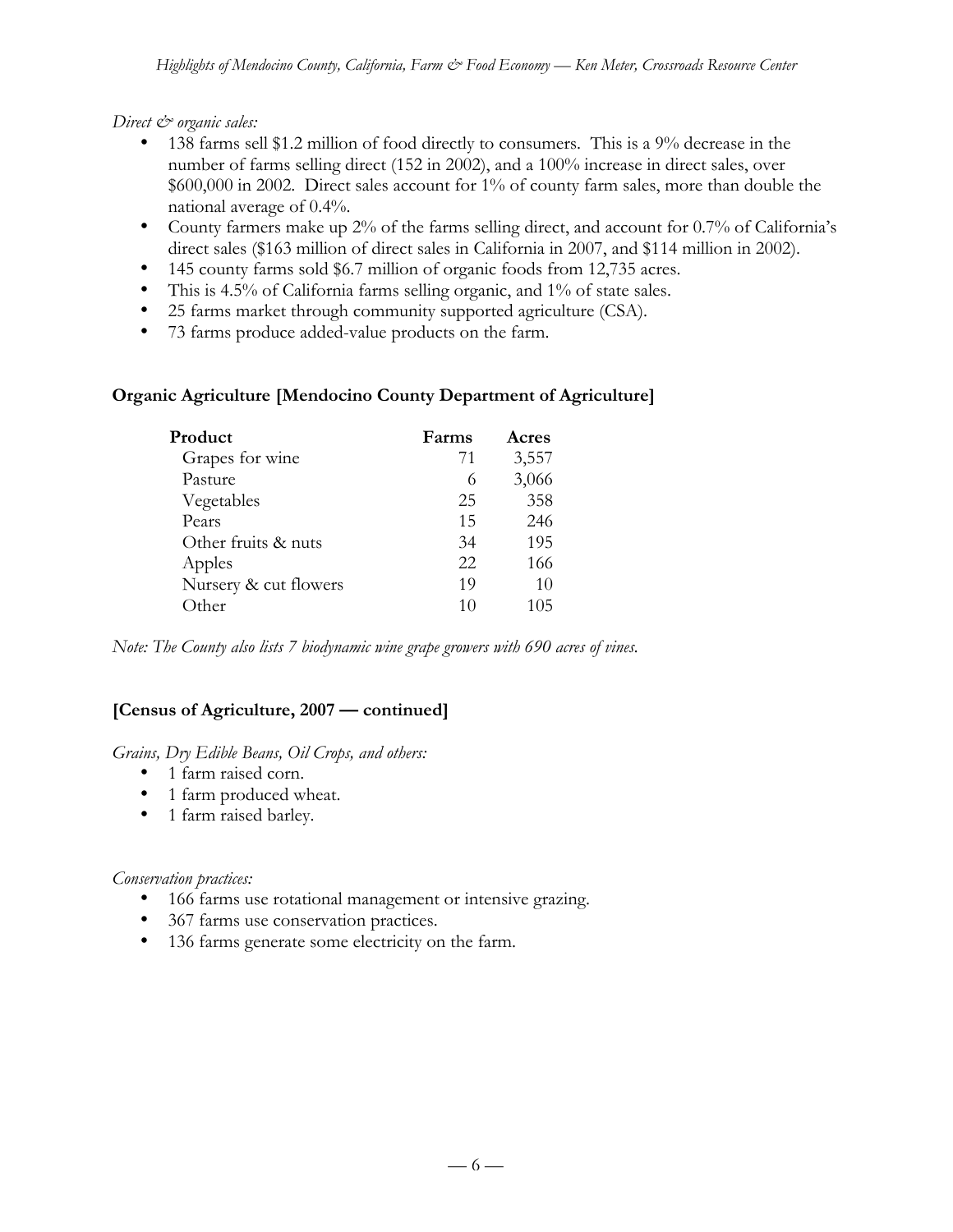# **Commercial Fishing [Mendocino County Department of Agriculture]**

• Value of commercial fish catch in 2007 was \$7 million, for 6 million pounds of fish.

| \$ millions |
|-------------|
| 1.81        |
| 1.51        |
| 1.16        |
| 0.91        |
| 0.50        |
| 0.44        |
| 0.12        |
| 0.09        |
| 0.06        |
| 0.06        |
| 0.38        |
|             |

# **Other Mendocino County highlights (Agriculture Census 2007):**

- Ranks  $2<sup>nd</sup>$  in California, and  $8<sup>th</sup>$  in U.S., for acres devoted to raising pears, with 2,037.
- Ranks  $2<sup>nd</sup>$  in state for acres of short woody crops planted (primarily nursery crops).
- Ranks  $12<sup>th</sup>$  in California, and  $15<sup>th</sup>$  in U.S., for acres of grapes (17,255).
- Ranks  $12<sup>th</sup>$  in state for acres of apples, with 419.
- 21 farms reported \$1.7 million of income from agri-tourism and related activities, dramatically higher than the \$193,000 earned in 2002. 28 farms earned income from tourism in 2002, so fewer farms earned considerably more income.
- Mendocino County products are exported to 31 nations *[Source: Mendocino County Department of Agriculture]*

## **California highlights (Agriculture Census 2007):**

- Ranks  $1<sup>st</sup>$  in the nation in farm product sales, with \$34 billion.
- Ranks 1<sup>st</sup> in U.S. for sales of crops, with \$23 billion.
- Ranks  $2<sup>nd</sup>$  in nation for sales of livestock, with \$11 billion.
- Ranks  $1<sup>st</sup>$  in U.S. for sales of fruits and nuts, with \$11 billion.
- Ranks  $1<sup>st</sup>$  in U.S. for production of dairy products, with \$6.6 billion.
- Ranks  $1<sup>st</sup>$  in nation for sales of vegetables, melons, and potatoes, with \$5.4 billion.
- Ranks  $1<sup>st</sup>$  in U.S. for production of nursery and ornamental crops, with \$3.7 billion.
- Ranks  $1<sup>st</sup>$  in nation for sales of hay, with \$1 billion.
- Ranks  $2<sup>nd</sup>$  in nation for sales of cotton, with \$586 million.<br>• Ranks  $3<sup>rd</sup>$  in U.S. for sales of sheep and goats, with \$72 mi
- Ranks  $3<sup>rd</sup>$  in U.S. for sales of sheep and goats, with \$72 million.
- Ranks  $4^{\text{th}}$  in nation for sales of horses, with \$72 million.<br>• Ranks  $5^{\text{th}}$  in U.S. for aquaculture sales, with \$102 million.
- Ranks 5<sup>th</sup> in U.S. for aquaculture sales, with \$102 million.
- Ranks  $7<sup>th</sup>$  in nation for cattle and calf sales, with \$2.5 billion.
- Ranks  $7<sup>th</sup>$  in U.S. for sales of poultry and eggs, with \$1.5 billion.
- Ranks  $1<sup>st</sup>$  in U.S. for acres devoted to vegetables, with 1.2 million.
- Ranks  $1<sup>st</sup>$  in nation for acres devoted to grapes, with 868,330.
- Ranks  $1<sup>st</sup>$  in nation for acres devoted to almonds, with 790,161.
- Ranks  $2^{nd}$  in U.S. for acres devoted to rice, with 531,075.<br>• Ranks  $4^{th}$  in nation for inventory of cattle and calves (5.5)
- Ranks  $4<sup>th</sup>$  in nation for inventory of cattle and calves (5.5 million).
- Ranks  $5<sup>th</sup>$  in U.S. for inventory of laying hens, with 21 million.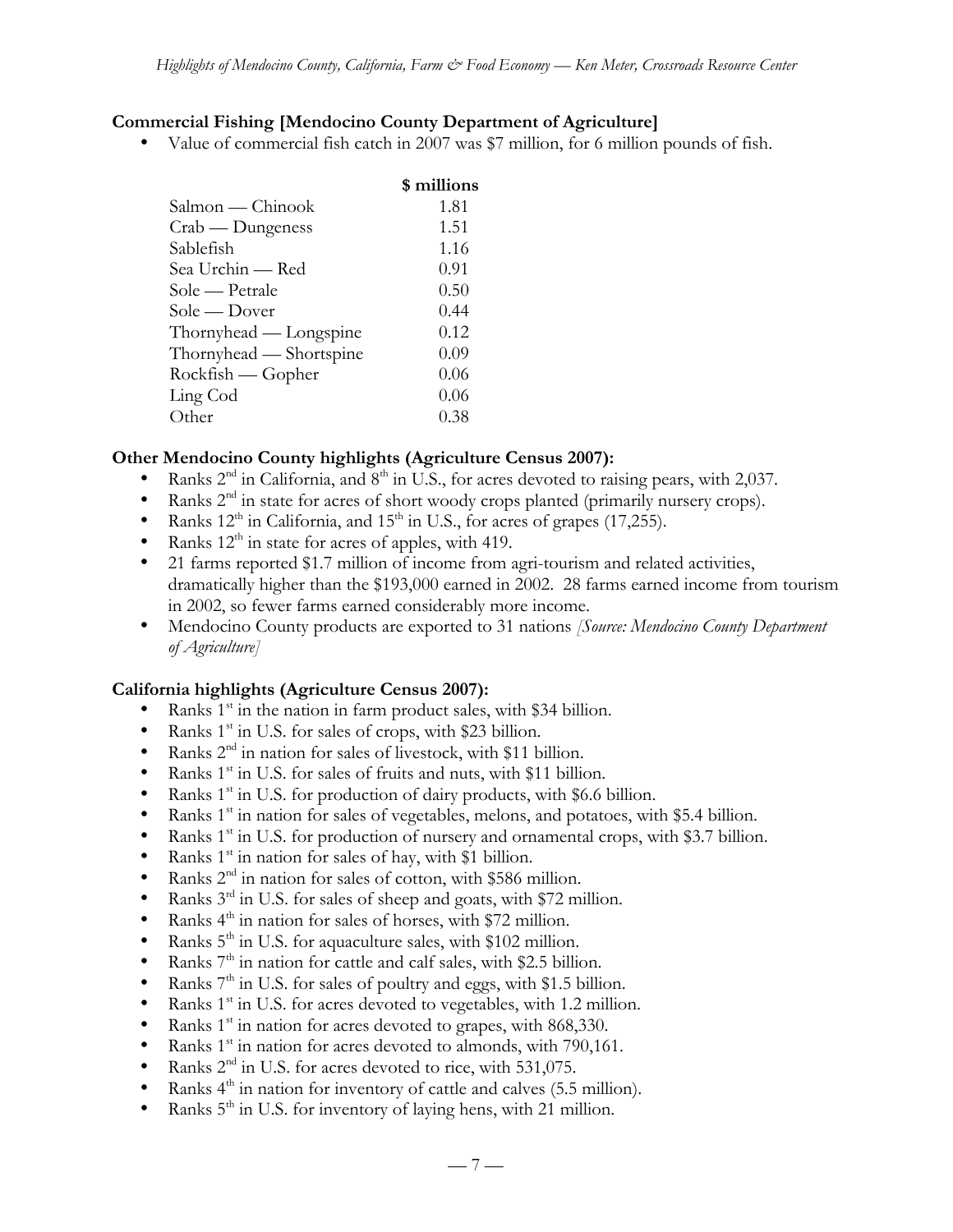- Ranks  $5<sup>th</sup>$  in nation for inventory of turkeys, with 6.7 million.
- All of the almonds, pistachios, and walnuts produced commercially in the U.S. are raised in California.
- 97% of all lemons produced in the U.S. are raised in the state.
- 96% of all celery and avocadoes raised in the nation are produced in the state.
- 92% of all broccoli grown in the U.S. are raised in California.
- 87% of all grapes in raised in the nation are produced in California.
- 86% of all cauliflower produced in the U.S. is grown in the state.
- 82% of all strawberries grown in the nation are produced in the state.
- 81% of all lettuce and carrots produced in the U.S. are raised in California.
- 54% of the tomatoes and peaches raised in the nation are produced in California.
- 32% of the oranges produced in the U.S. are grown in the state.
- 26% of the rice raised in the nation is produced in California.
- California had 81,033 farms in 2007, 2% more than the 79,631 farms in 2002.
- Total sales of farm commodities totaled \$34 billion, a 32% increase over 2002.
- \$23 billion of farm sales (68%) came from selling crops.
- \$11 billion of farm sales (32%) came from selling livestock and products.
- Government payments increased to \$240 million, 42% over 2002 levels.
- The most prevalent farm size was 10-49 acres, with 28,000 farms.
- The next most prevalent farm size was 1-9 acres, with 25,000.
- The third most prevalent farm size was 50-179 acres, with 13,000 farms.
- About 4,000 farms managed more than 1,000 acres.
- 18,111 farms sold less than \$1,000 of products the largest category by sales.
- 8,580 farms sold more than \$500,000 of products the second largest category by sales.
- California has 117,665 White farm operators.
- The state has 14,199 Latino farm operators.
- The state also has 5,780 Asian farm operators.
- California has 1,838 Native American farm operators.
- California has 434 African-American farm operators.
- The state has 311 Native Hawai'ian or Pacific Islander farm operators.
- 685 farms reported \$35 million of income from agri-tourism and related activities, a dramatic increase over the 2002 level of \$6.6 million earned by 499 farms in the state.
- 7,068 state farms earned \$163 million selling products directly to consumers, \$49 million (43%) more than in 2002, when 6,436 farms sold \$114 million of products directly.
- 3,515 farms devoted 368,934 acres to organic production. This included 150,809 acres of harvested cropland, 192,334 acres of pastureland, and 60,051 acres on 1,399 farms undergoing organic conversion.
- 3,235 of these organic farms sold \$657 million of organic products, including \$553 million of crops (this may include ornamental and greenhouse crops), \$36 million of livestock and poultry, and \$68 million of products from livestock and poultry (such as milk or eggs).
- Note that if organic products were a single commodity, they would rank as the 11th most important product raised in the state.
- 301 farms market through community supported agriculture (CSA).
- 953 state farms produce value-added products.
- 17,975 (22%) farms use conservation methods.
- 8,106 farms practice rotational management or intensive grazing.
- 3,230 farms generate energy or electricity on the farm.
- 9,500 farms obtain water from the Bureau of Reclamation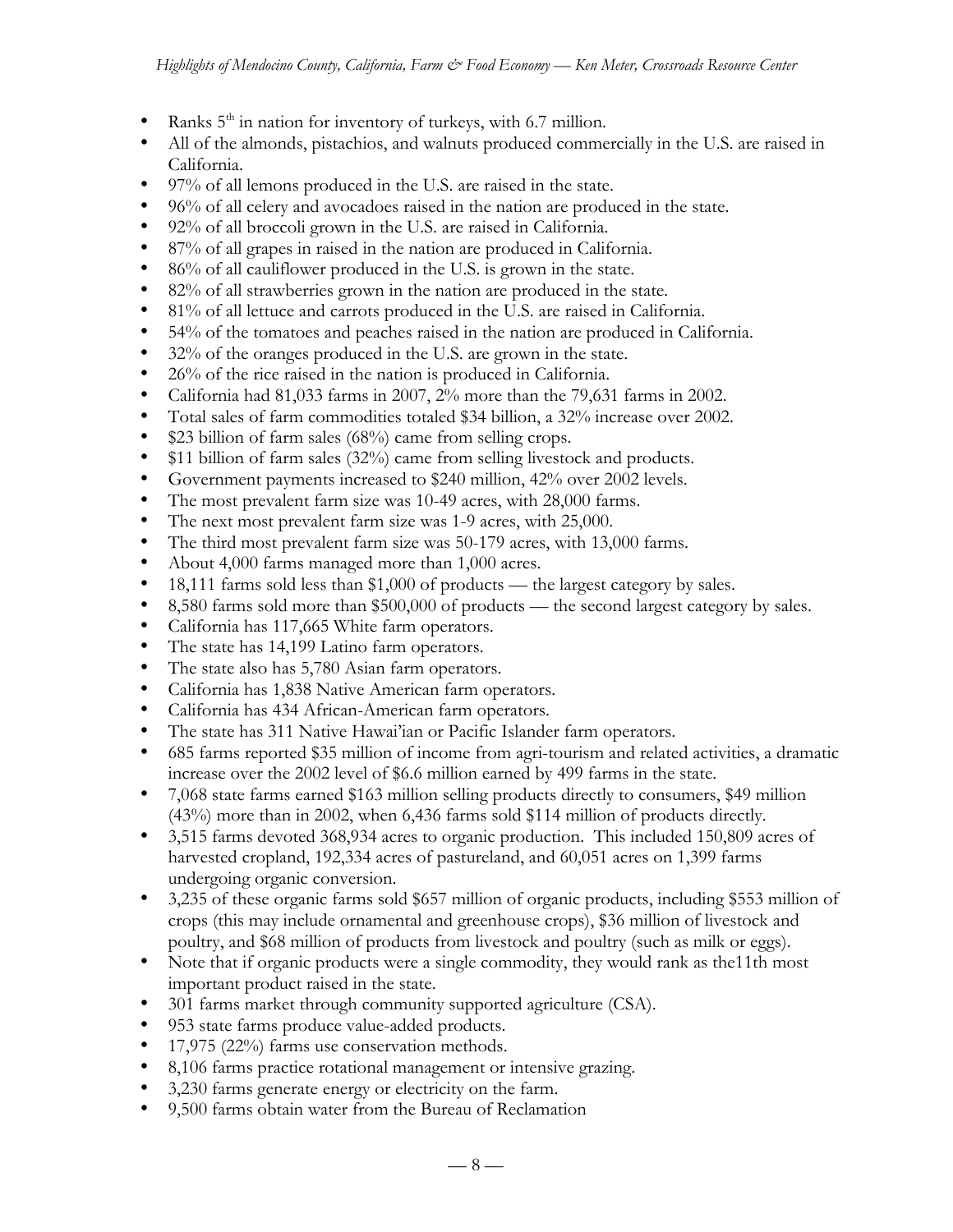# **California's top 25 farm products in 2007 (Economic Research Service)**

*See chart on next page*

|                |                    | \$millions |
|----------------|--------------------|------------|
| $\mathbf{1}$   | Dairy products     | 6,924      |
| $\overline{c}$ | Greenhouse/nursery | 3,297      |
| $\overline{3}$ | Grapes             | 2,926      |
| $\overline{4}$ | Almonds            | 2,262      |
| 5              | Cattle and calves  | 1,823      |
| 6              | Lettuce            | 1,605      |
| 7              | Strawberries       | 1,545      |
| 8              | Tomatoes           | 1,284      |
| 9              | Hay                | 1,026      |
| 10             | Rice               | 826        |
| 11             | Broccoli           | 650        |
| 12             | Cotton             | 649        |
| 13             | Oranges            | 627        |
| 14             | Pistachios         | 550        |
| 15             | Walnuts            | 528        |
| 16             | Carrots            | 516        |
| 17             | Chicken eggs       | 441        |
| 18             | Lemons             | 428        |
| 19             | Wheat              | 359        |
| 20             | Celery             | 323        |
| 21             | Avocados           | 321        |
| 22             | Peaches            | 295        |
| 23             | Turkeys            | 252        |
| 24             | Cauliflower        | 234        |
| 25             | Potatoes           | 197        |

*Note that if the \$657 million of organic products now sold by California farms were a single commodity, they would rank as the11th most important product raised in the state, larger than the broccoli, cotton, or orange crops.*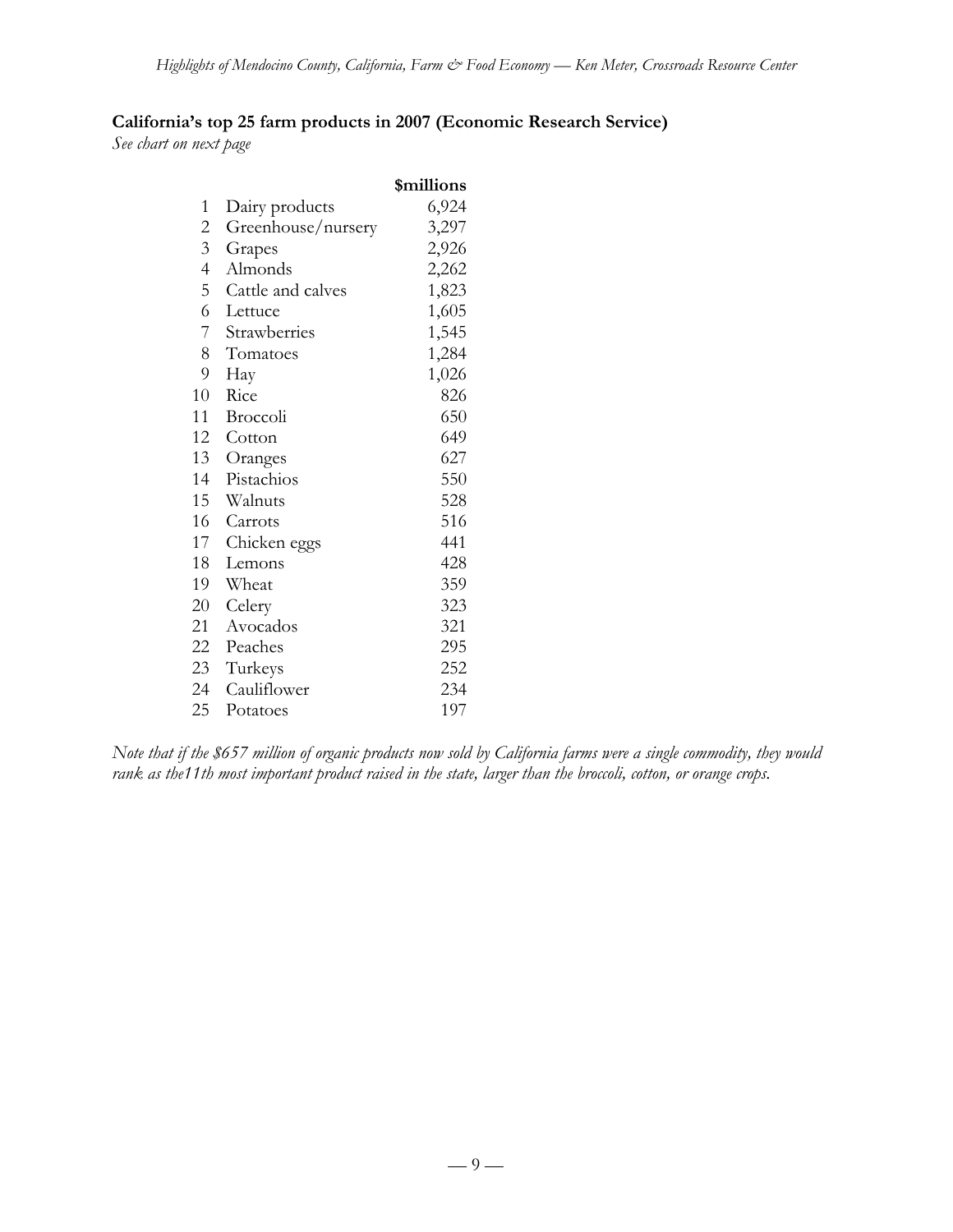# **California's top 25 farm products in 2007 (Economic Research Service)**

*See table on previous page*



*Source: USDA Economic Research Service*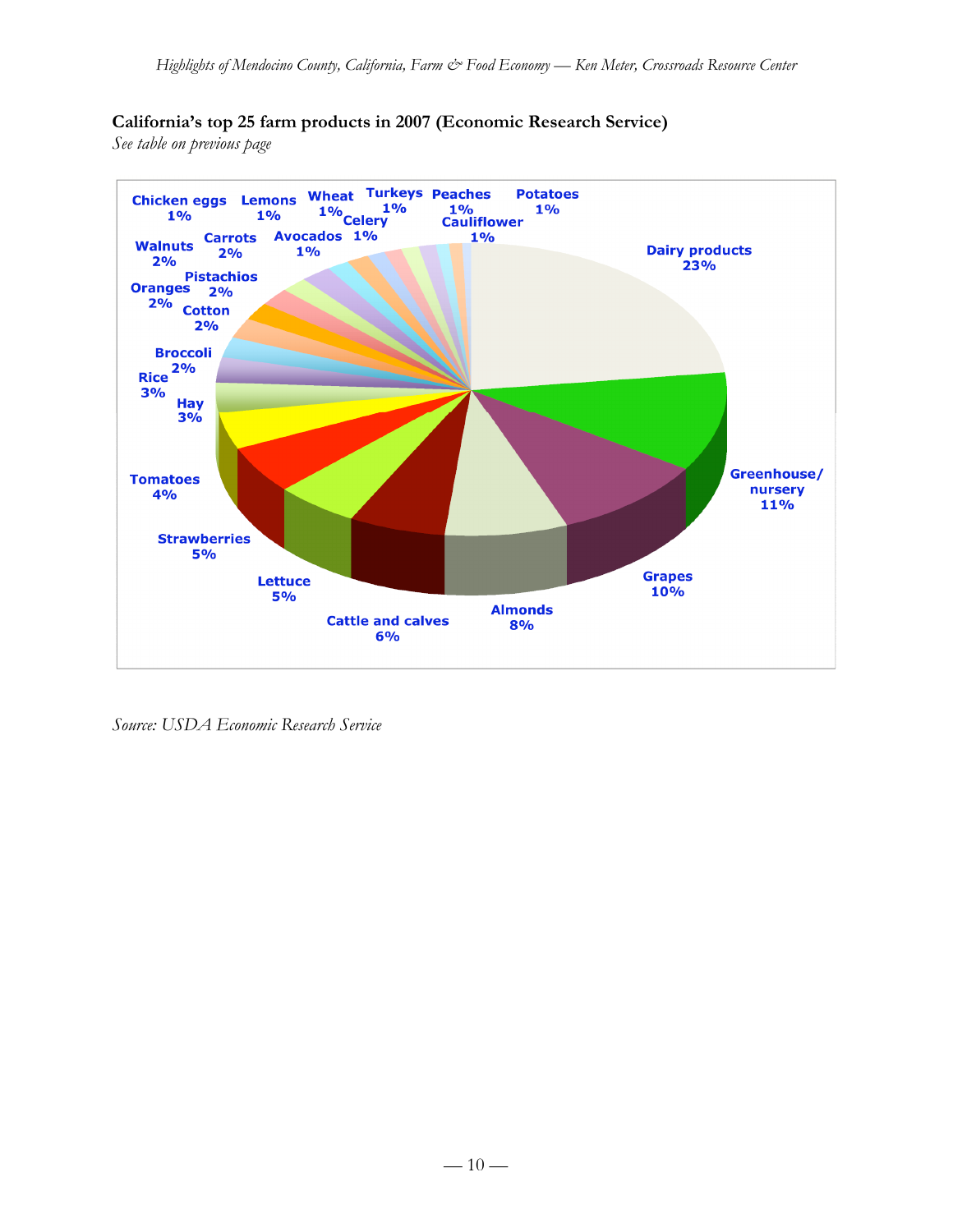## **Balance of Cash Receipts and Production Costs (Bureau of Economic Analysis):**

*Note: Bureau of Economic Analysis farm income data differ from Agriculture Census data. For Mendocino County, BEA farm income data is lower, while expense figures are higher, for an overall lower net income. For one thing, BEA data ends in 2006, while USDA data are from 2007. BEA says the major difference between USDA and BEA data sets is that BEA data offer a more full accounting of depreciation costs, in line with international standards. BEA also says it hopes to update its computer models.*

Mendocino County farmers sell \$110 million of commodities per year (1993-2007 average), spending \$128 million to raise them, for an average loss of \$18 million each year. The farm sector as a whole has earned a positive cash flow from raising commodities (though clearly some individual farms have made money) in only two years since 1993. Those two years were 1989 and 1997. Note that these sales figures compiled by the BEA differ from data recorded by the USDA Agriculture Census (see above).

Overall, farm producers have experienced losses of \$268 million since 1993. Moreover, 63% of the county's farms and ranches reported a net loss in 2007 (Agriculture Census).

Mendocino County farmers and ranchers earned \$33 million less by selling commodities in 1969 than they earned in 2007 (in 2007 dollars). Sales of livestock and related products fell 51%, from \$29.8 million in 1969 to \$14.6 million in 2007, while crop income rose 87%, from \$52 million to \$97 million. The most steadily increasing cost of production is hired labor.

Farmers and ranchers earn another \$8.7 million per year of farm-related income — primarily rental income for land and insurance payments (15-year average for 1993-2007). Federal farm support payments average \$640,000 per year for the county over the same years.

## **Mendocino County consumers (2008):**

Mendocino County consumers spend \$233 million buying food each year, including \$137 million for home use. Most of this food is produced outside the county. \$1.2 million of food products (1% of farm cash receipts, and 0.5% of local consumer needs) are sold by 138 farmers directly to consumers, but not always to Mendocino County consumers.

Estimated change in net assets for all county households was a combined loss of \$300 million in 2008 alone (BLS). This places additional pressure on Mendocino County residents as they pay for food.

## **Mendocino County: markets for food eaten at home (2008):**

*Source: Bureau of Labor Statistics*

| millions |
|----------|
| 29       |
| 26       |
| 18       |
| 16       |
| 48       |
|          |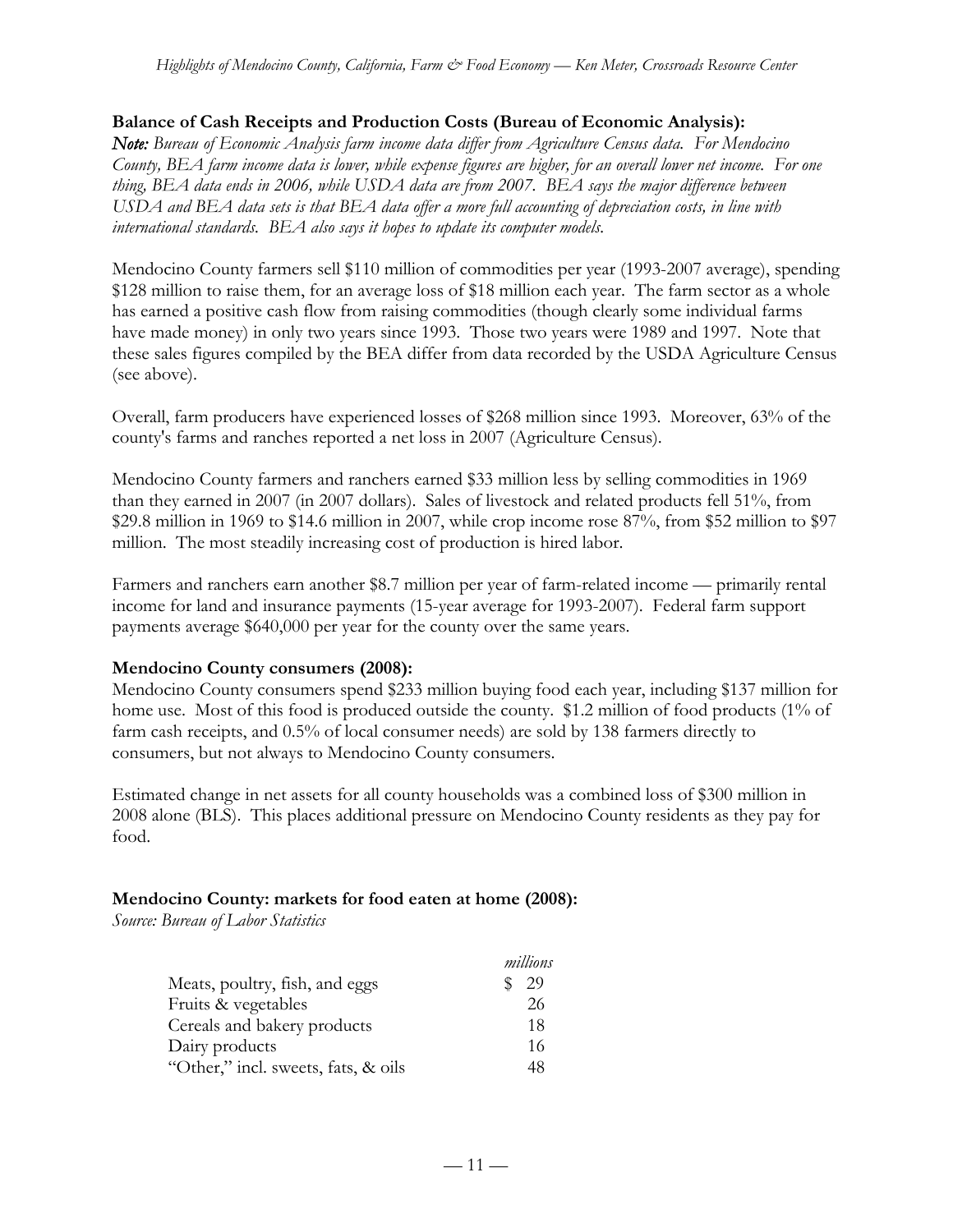If Mendocino County consumers purchased only 15% of the food they need for home use directly from county farmers, this would produce \$20 million of new farm income in Mendocino County an amount equivalent offset the production losses experienced by producers in the county.

# **Metro San Francisco: markets for food eaten at home (2008):**

*Source: Bureau of Labor Statistics*

San Francisco Metro residents purchase \$11.4 billion of food each year; \$6.7 billion to eat at home. Home purchases break down in the following way:

|                                     | millions |
|-------------------------------------|----------|
| Meats, poultry, fish, and eggs      | 1,440    |
| Fruits & vegetables                 | 1,284    |
| Cereals and bakery products         | 856      |
| Dairy products                      | 767      |
| "Other," incl. sweets, fats, & oils | 2,366    |

# **Farm and food economy summary:**

Farmers lose \$18 million each year producing food commodities, spending \$65 million buying inputs from external suppliers, for a total outflow of \$83 million from the county economy.

Meanwhile, consumers spend \$210 million buying food from outside. Thus, total loss to the county is \$293 million of potential wealth *each year*. This loss amounts to nearly three times the value of all commodities raised in the county.